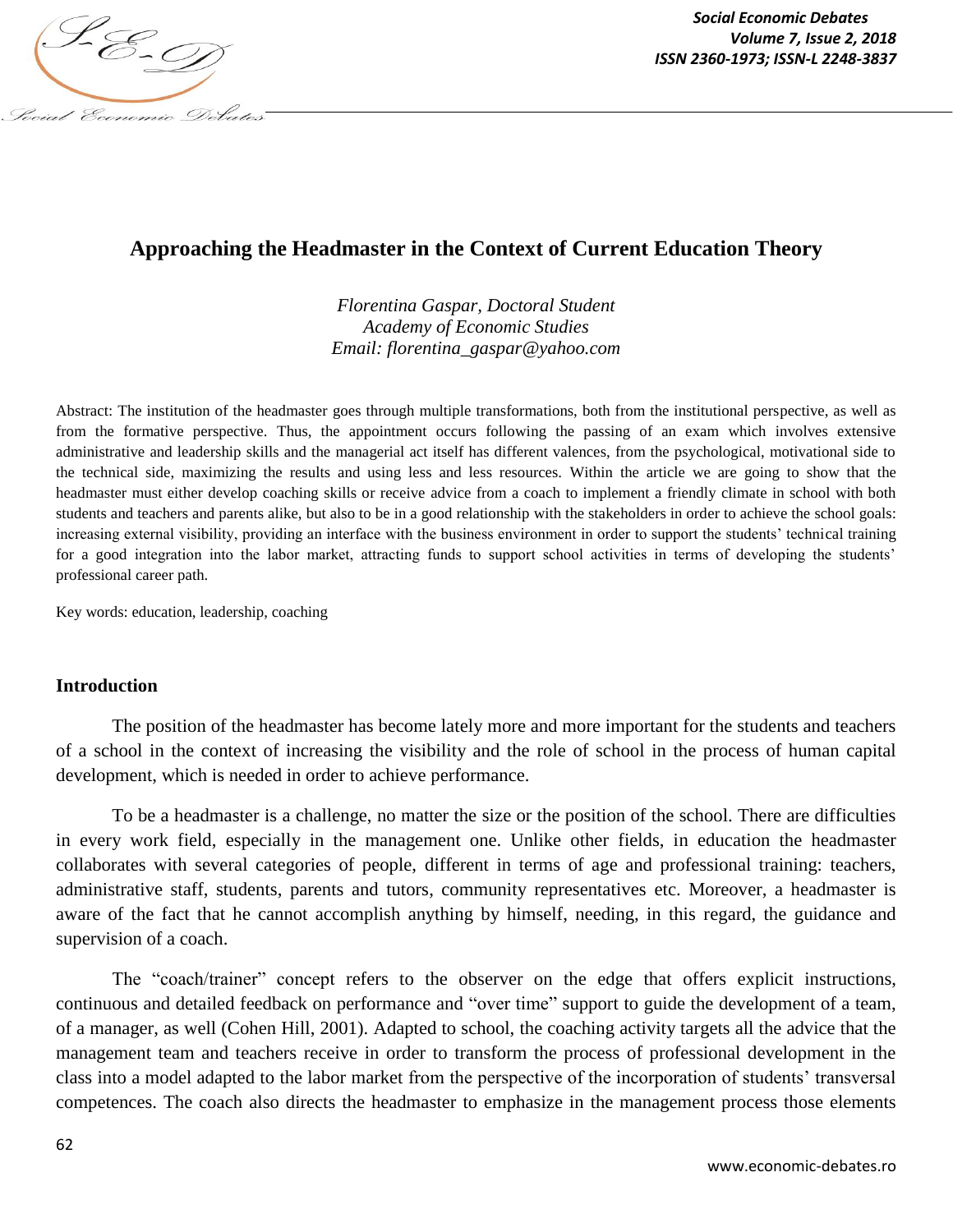

which give value and substance to school, from the working environment to ensuring the conditions for incorporating the curriculum and the necessary skills for the placement on the labor market.

Thus, the coaching built for teachers and leaders has the role of improving the quality of learning for all the students. The goal of coaching is to provide focused support to help educators achieve the goals which they have set for students by adopting good practice in teaching, but also in leadership. Coaching can also help the teachers and the school manager/headmaster to contextualize local goals or practices that they apply to the professional development of the school, eventually applying them in their own classrooms.

A coach uses as a working method the questionnaire or survey, observation, the heuristic conversation with both teachers and students. So, a coach aims to discover the strengths, goals and questions with reference to the students' learning that educators bring to the work permit; they bring their own content expertise to formulate the questions and give the answers, and then decide what kind of guidance, information or support will help them reach their goals. The coaches can address specific aspects of curriculum and content guidelines or focus on communication practices, assuming work tasks and on how they interact with the headmaster.

The content and the instructive coaching involve conversations about the students' learning data, setting goals and practices according to the capabilities and wishes of each student. The school manager is also guided to adapt the operational plan focused on the development of school, depending on the internal resources, the development perspectives of students and teachers alike.

### **The Modern Perception on the Headmaster**

A manager is not necessarily perceived as a leader at the same time, and when the influence on others consists mainly in the turning to good account of the personality, this is when we can speak of leadership. Within an organization, the influence of the leader-manager will be dependent on the type of power that the leader can exert on other people. The effective leadership must use to its advantage the motivational and the rewarding aspects of the activities and, at the same time, overcome or compensate those aspects that demotivate and bring dissatisfactions. Each teacher must trust his colleagues as trust itself is the element which maintains the cohesion of a team. The leader must be a model in this respect, he must support his subordinates so that they can express their thoughts and feelings openly. People must feel free to ask questions and trust that they will receive honest answers. There should be no hidden plans. Information is an important chance for each member of the team; therefore the manager needs to make sure he offers all the necessary information in order to complete a task.

At the same time, a school manager has to cope with external pressures both at institutional and sociopolitical level. The pressures, if not being coped with, get to overwhelm him, to transform the school into a field of unpredictable and contextual changes. Therefore, the coach can help him observe the leading thread towards the ultimate goal, the education of the youngsters in consensus with the knowledge society, constantly changing, and also face the danger of a lack of education adapted to the labor market: unemployment, engaging in activities that do not converge to motivation and long-term personal success.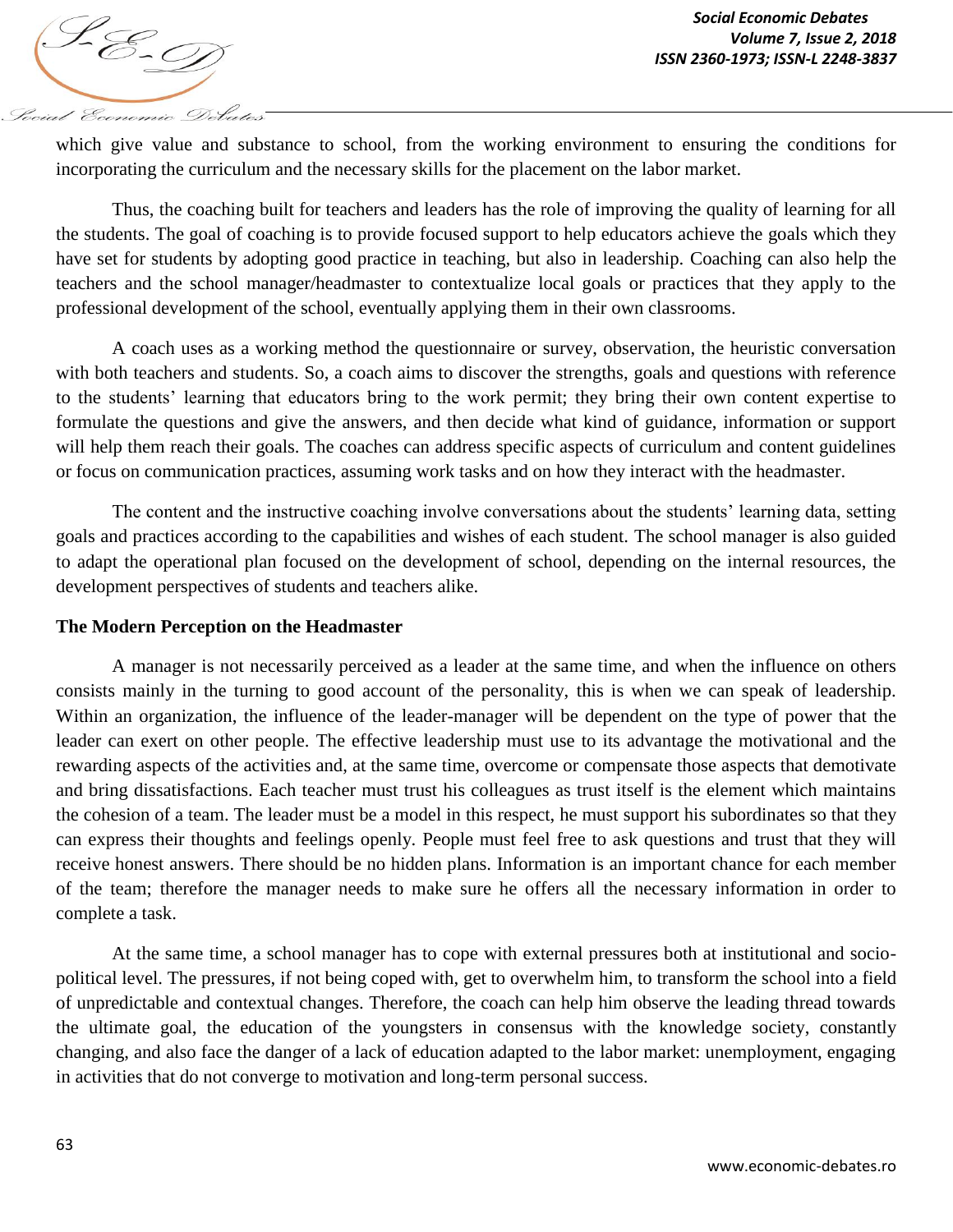One of the goals of the team is to implement the "friendly school" concept by ensuring a pleasant environment and a climate of security, physical and mental comfort in school. To feel in school as a family, it is necessary to pursue the integration of students with special educational needs, counseling those with behavioral problems, mediating conflicts of any kind through a series of internal measures (staff homogeneity, the application of the regulation, parents' involvement) and through projects in partnerships with the community (supporting the students with parents left abroad or the ones who have material problems).

A "friendly school" also involves other aspects that can be solved through various projects and collaborations: - the civic spirit – the ecological climate, - healthy eating, - civilized and responsible behavior, "Education=Recreation", training for career. Some problems need a good word, calm and patience, empathy, a smile – qualities that a leader makes use of in the managerial activity as well.

Rewards are a first-rate motivational factor: when students get As for national evaluation, awards for national competitions and Olympiads, attracting and implementing projects, changing the mentality of peers with reference to community issues such as cleanliness, environmental protection, security, decency, mutual respect.

There is a clear distinction between the educational management and the school management, in the sense that the first concerns the management of the educational act in the whole of its manifestations and the second one relates to the management of the institutional activity from an institutional point of view.

By analyzing both the functions and attributions of the school manager, the types of managers and their leadership style are outlined on the educational system itself.

The manager procures, allocates and uses physical and human resources to achieve the proposed institutional goals in various ways.

The quality of education offered by school also depends on the quality of the management in the school. Therefore the manager has to prove his vocation and managerial skills:

- intellectual: logical thinking, conceptualization capacity, ability to diagnose;
- entrepreneurial: capacity to make decisions, skillfulness;
- socio-emotional: self control, spontaneity, objectivity, adaptability;
- interpersonal: trust, focus on the development of others.

The school manager also needs certain competences which involve specific abilities:

• to be well informed

Social Economic Debates

- to know how to apply the legislation in force correctly
- to be a good organizer
- to be a determined follower of introducing the new into the education system.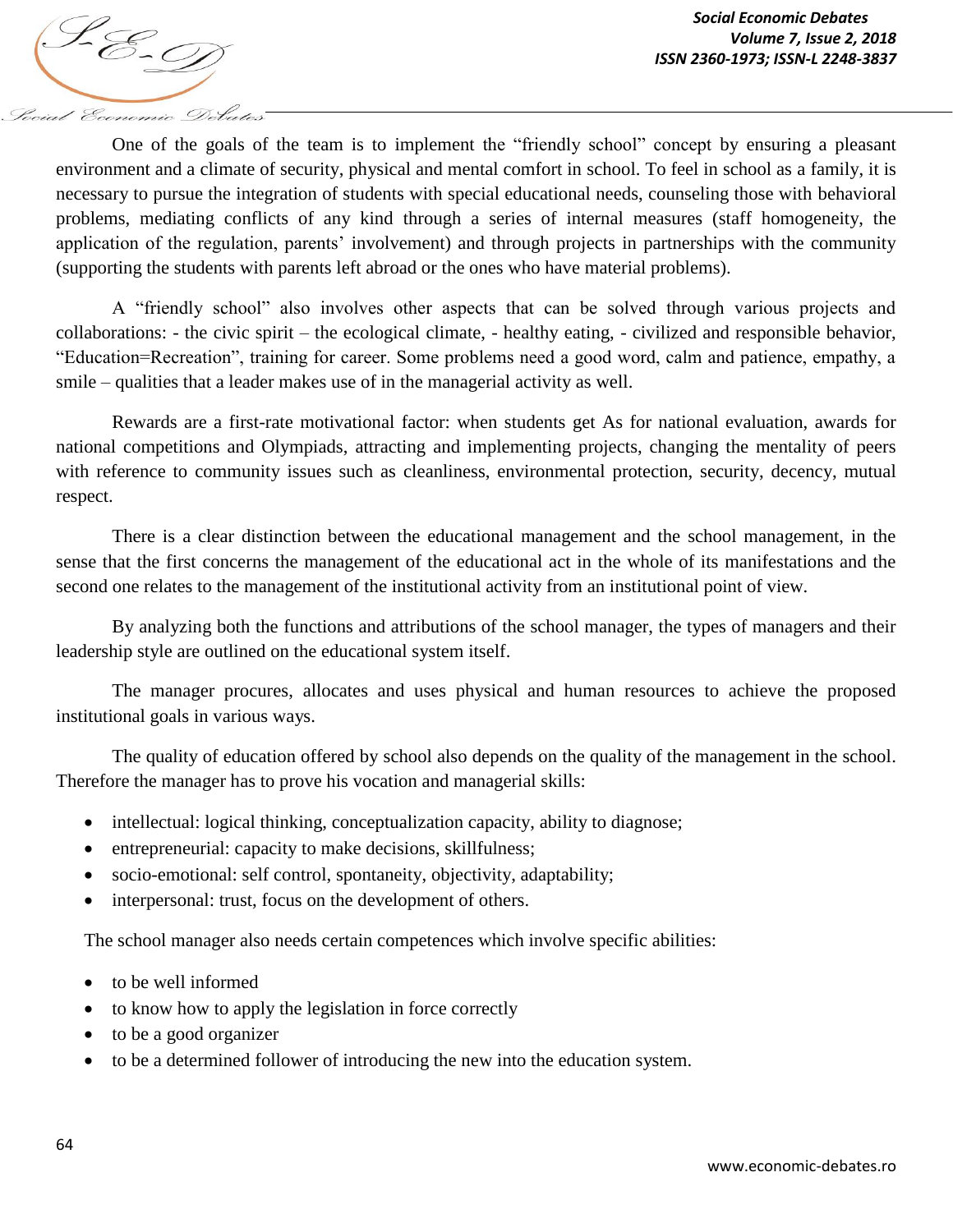A good school manager cannot manage effectively and responsibly as long as he does not know the principles and functions of the didactic process, the specifics of the educational management. With reference to the aspects of schools leadership, the headmaster is not just an administrative manager, but also the leader of the whole activity within a school, both in administrative sense and in instructive-educational sense. He has to prove himself competent enough in the management of material and financial funds, in financial evidence, as well as in the supervision of the way the buildings, furniture and teaching material are maintained.

The high-performance management components imply:

- searching for information
- the formation of concepts
- conceptual flexibility
- interpersonal research
- interaction manager
- impact

Social Economic Debates

- self confidence
- orientation in practice
- orientation in success

It is estimated that 70% of the managers' time is used to communicate and therefore the managerial success depends on the quality and efficiency of applying skills. Thus, the national standards for leadership, guidance and control positions have been designed starting from the communication and relationship skills.

The educational communication is a deliberate process of transfer of information and meanings between individuals, groups, organizational levels and organizations as a whole. For the efficiency of communication, certain specific conditions must be met:

- developing the message and looking for favorable conditions for its transmission
- expressing the message clearly, logically , operationally
- outlining the goal of communicating the message accurately
- defining the best conditions in order to get a good communication
- transmitting the message to a receiver through certain channels
- receiving, understanding, processing the message
- formulating the answer, integrating it into the managerial action

65 Within the communication process the manager can fully use the support of the coach. In order to cope with the challenges and obligations assumed in the coaching process, the coach should benefit from a professional development meant to support their challenging and important role in improving teaching and learning and to support as much as possible the teachers, so as to change the classroom practice in consensus with the learning standards. The coach should also have knowledge in the field of educational management in order to support the educational management process at school level by providing advice that will make the managerial act more effective in consensus with the school objectives.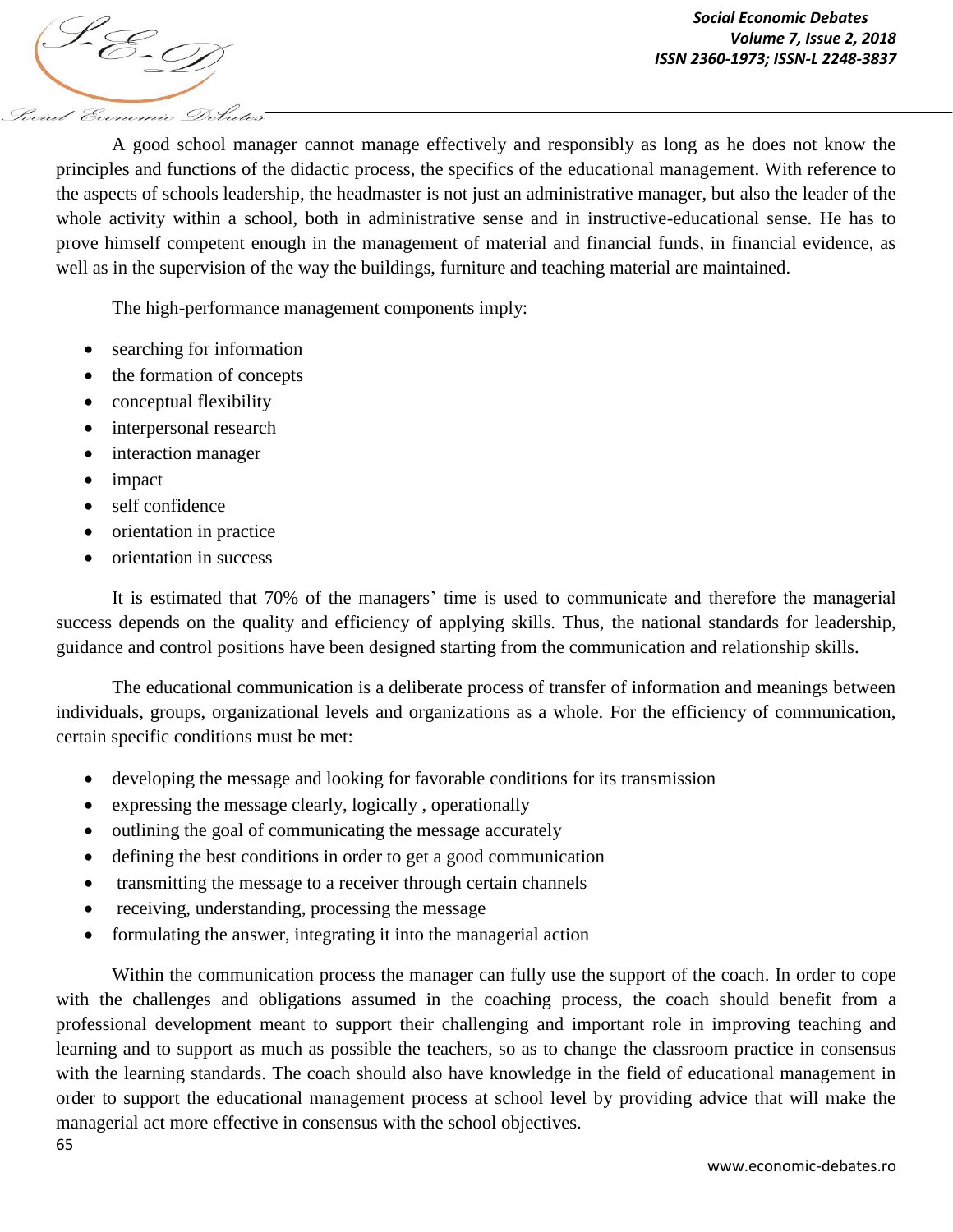

Thus, the coach supports:

- $\checkmark$  The implementation of exchanges of training practices, especially those required by educational policy standards
- $\checkmark$  Deepening knowledge regarding the content of the subject matter and developing effective classroom practices
- $\checkmark$  Aligning content standards, classroom expectations and training practices with national and European ones
- $\checkmark$  Improving the facilitation and coaching skills of teachers, curriculum specialists, and of those who work directly with teachers to improve their training practices within school
- $\checkmark$  The use of new teacher evaluation systems as a means of observing and analyzing training, providing feedback and supporting the professional development of teachers
- $\checkmark$  Observing the classroom training in order to indentify effective methods for coaching
- $\checkmark$  Taking into account a series of coaching practices for an identified goal
- $\checkmark$  Establishing craft coaching plans for maximum effect
- $\checkmark$  Designing professional development experiences focused on student learning
- $\checkmark$  Supporting the development of a vision around a good learning instruction
- $\checkmark$  Developing the coach-manager or coach-teacher relationship through the acquisition of the skills needed for an effective collaboration.

The professional development by applying coaching uses video or live observations of the training lessons and coaching in action. Thus, the participants are offered opportunities to involve themselves in the coaching process in order to increase their skills repertoire. Besides supporting coaching knowledge and skills, it is also envisaged the development of the interrelation capacity with teachers as research groups based on investigation.

## **Conclusions**

The headmasters with a deep understanding of high-quality training can engage an entire educational system in improving achievements – from parents and school councils to teachers. This communication process is stimulated by total employability in the leadership coaching.

Leadership coaching also involves conversations about students' learning data, setting goals and practices. Direct assistance is also provided during management events, classroom visits, class observations and data analysis at class level, education cycle, learning cycle. In coaching with the school leader/headmaster the development of the skills needed to support teachers on the spot is considered, in order to interfere with the community and to cope with rigors and institutional challenges in the field of education.

Coaching offers suggestions, feedback or a language that a leader can implement immediately during leadership.